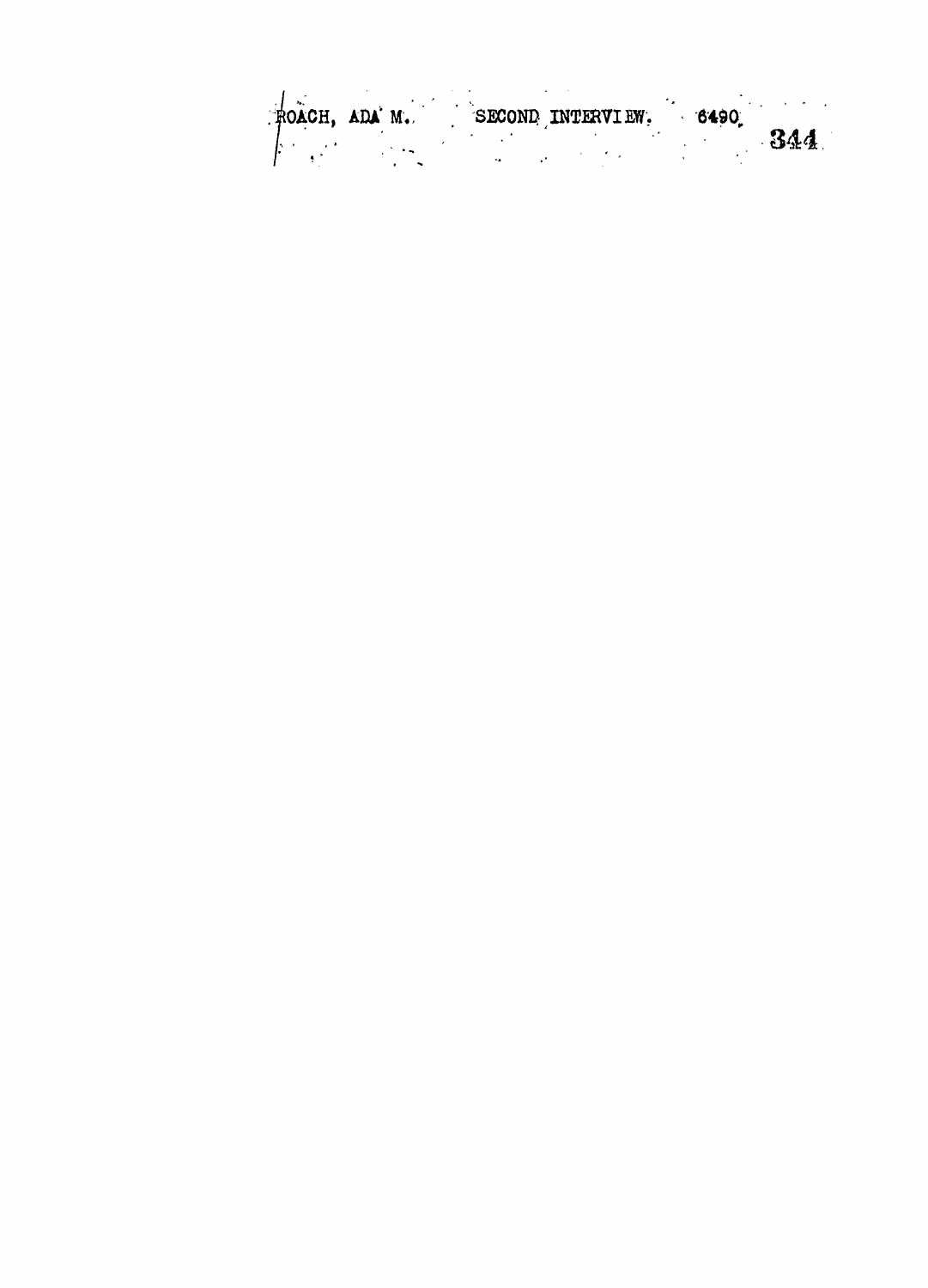ROACH, ADA M. **SECOND** EERMEW,

Jerome Emmons, **Field Worker,** June 28, 1937.

> Interview With Ada M. Roach, Schulter, Oklahoma.'

3,45

6^90.

I was born on my grandfather's place at Tiger Flats, southwest of Okumlgee, on July 31, 1890. Mr. Johnson ?• Tiger, now deceased, was my uncle. Mrs. Susan Tiger, who now resides at Henryetta, is my stepmother. I am on the rolls as seven-eighths Creek and a member of the Big Cussetah Town. We always take our mother's  $\sim$ town as our-own. My mother died when I was quite young. • SCHOOLING. .

I attended the Nuyaka Mission 'for six years and then attended the Bacone Indian University, now called Bacone is a result of the contribution of the contribution of the contribution of the contribution of the contribution of the contribution of the contribution of the contribution of the contribution of the contribution of the co liege, for four years. • ' •

### FARMING.

My father was quite an extensive farmer. He had a section under fence at one time and-had to plant crop in order to keep it so for the Muscogee or Creek law wouldn't permit land to be fenced unless it was in cultivation.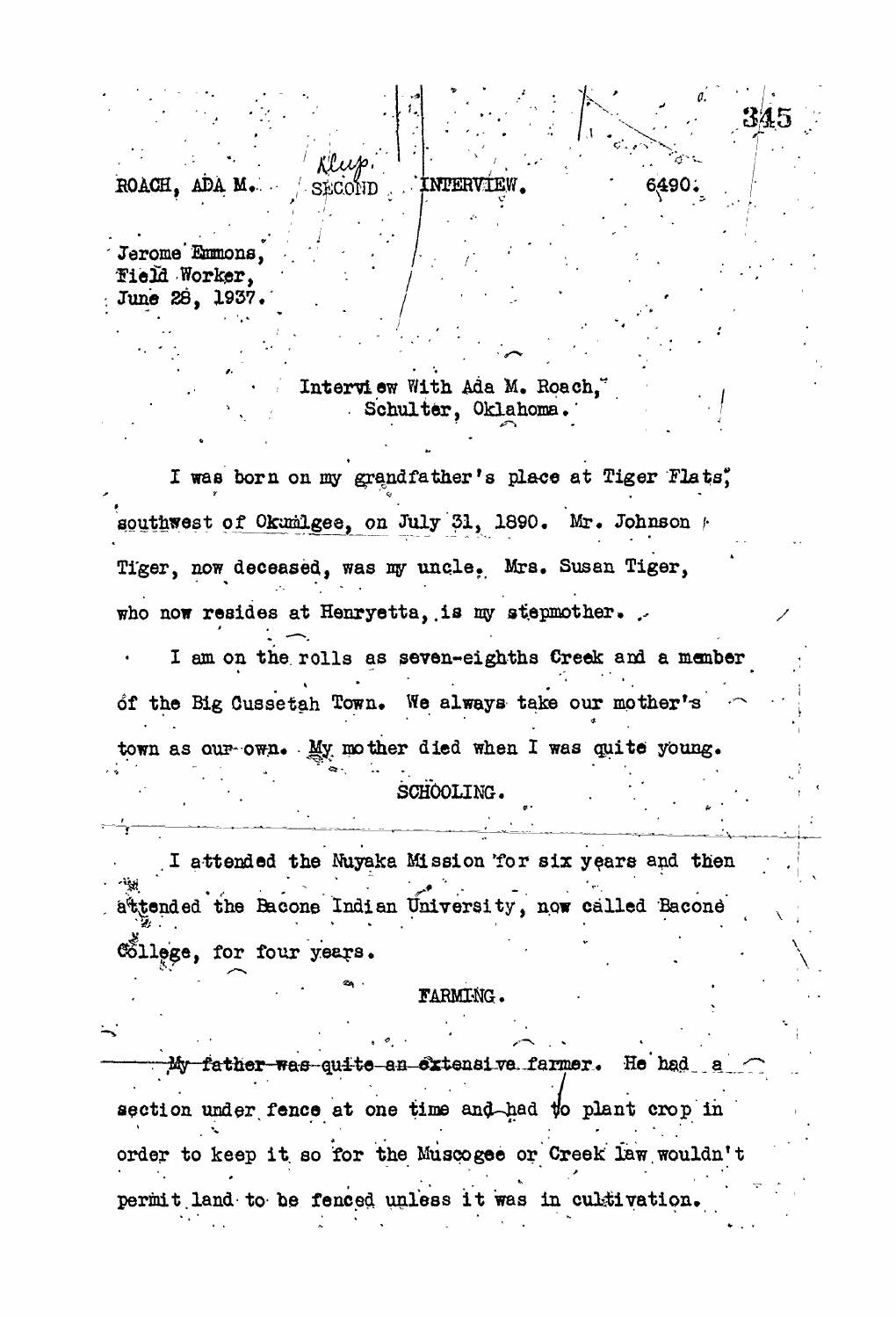GAME.

**1 /,**

My father went on long hunting trips before his marriage, but only hunted locally afterwards, He went with friends and would camp and stay away for weeks. One time he got lost at night from the rest and/wasn't found until late the next morning. He/got lots of turkeys and deer meat, which was dried.  $\sqrt{2}$  never cared much for the venison for it was usually dark, tough meat and I preferred other game.  $\cdot$   $\sim$   $\cdot$   $\cdot$   $\cdot$   $\cdot$ 

The hunters, then, usually went on horseback, but if the nature of the land permitted they would sometimes take 'wagons..

We would go on fishing trips and use the Devil's shoestring to  $\delta$ id in catching the fish. This plant is growing *\* 7 . • \* **! '** *t J '* **% ' /' ;** on my exponsion and to so carred and allowed of the rong, spender **/ ' \*• - •** *' i' • • '* roots/ We would dam up the river and get out in the water and/pound ,the roots between two rocks. In a short time the larger fish would rise and the smaller ones die. They seem to go crazy and were easy to spear or shoot with an arrow which had a string attached which prevented loss of the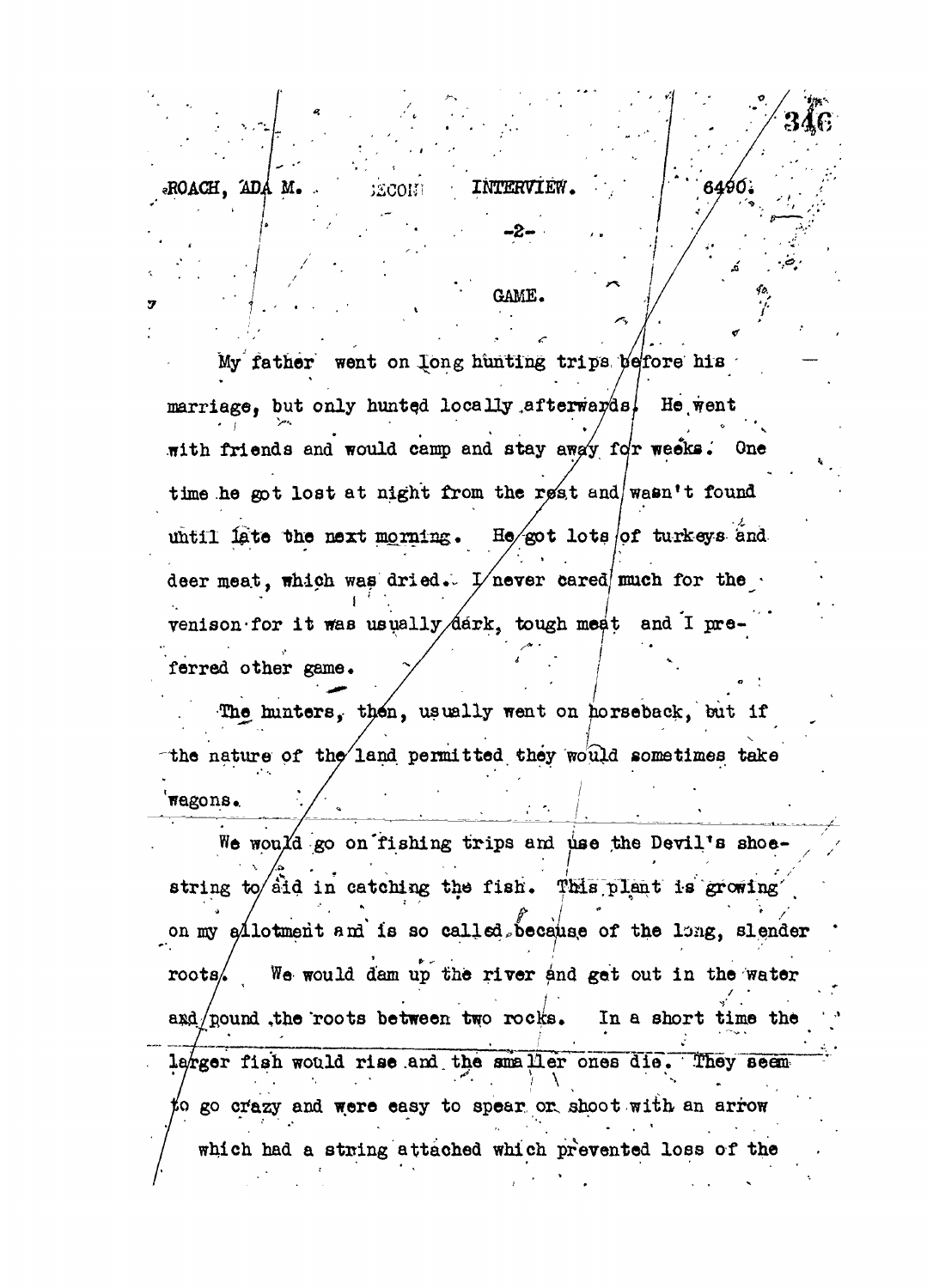#### *7* **, ROACH, ADA M.** SECOLU **INTERVIEW**

 $\,$  ,  $\,$  ,  $\,$  ,  $\,$  ,  $\,$  ,  $\,$  ,  $\,$  ,  $\,$  ,  $\,$  ,  $\,$  ,  $\,$  ,  $\,$  ,  $\,$  ,  $\,$  ,  $\,$  ,  $\,$  ,  $\,$  ,  $\,$  ,  $\,$  ,  $\,$  ,  $\,$  ,  $\,$  ,  $\,$  ,  $\,$  ,  $\,$  ,  $\,$  ,  $\,$  ,  $\,$  ,  $\,$  ,  $\,$  ,  $\,$  ,  $\,$ 

arrow. In these killings, each person was allotted a certain number of bundles of Devil's showstrihg to bring.

#### */'''•'- . ' , " • • /' "* \*\*" " ' '••'• - **. HORSES. • •" •**

6490.

My father had about fifty to seventy-five horses. Of course, this number varied, as the herd was being added to and sold or stolen. He had lots of saddles stolen, too.

## TRADING POSTS.

 $\mathcal{L}(\mathcal{L}(\mathcal{L}(\mathcal{L}(\mathcal{L}(\mathcal{L}(\mathcal{L}(\mathcal{L}(\mathcal{L}(\mathcal{L}(\mathcal{L}(\mathcal{L}(\mathcal{L}(\mathcal{L}(\mathcal{L}(\mathcal{L}(\mathcal{L}(\mathcal{L}(\mathcal{L}(\mathcal{L}(\mathcal{L}(\mathcal{L}(\mathcal{L}(\mathcal{L}(\mathcal{L}(\mathcal{L}(\mathcal{L}(\mathcal{L}(\mathcal{L}(\mathcal{L}(\mathcal{L}(\mathcal{L}(\mathcal{L}(\mathcal{L}(\mathcal{L}(\mathcal{L}(\mathcal{$ 

When I was a girl there were no trading posts and • . - *'*  $\sim$ the nearest villages were Okmulgee and WBtumka, where my parents traded.

EARLY OKMULGEE.

When I was about four years of age we moved into Okmulgee. We lived in Dr. Bell's house on Main Street. There were only the two stores, which were owned by Capt. Severs / *' \* ' •* - ' ' ' . '  $P$ arkinson, a blacksmith shop and the post office, with Jim Rower as postmaster. A little later, a saddle shop was put in by Will Roberts, the Creek Capital Hotel establishedand still later, the Hightower Hotel, which was run by Lydia Hightower who married Mark Moore.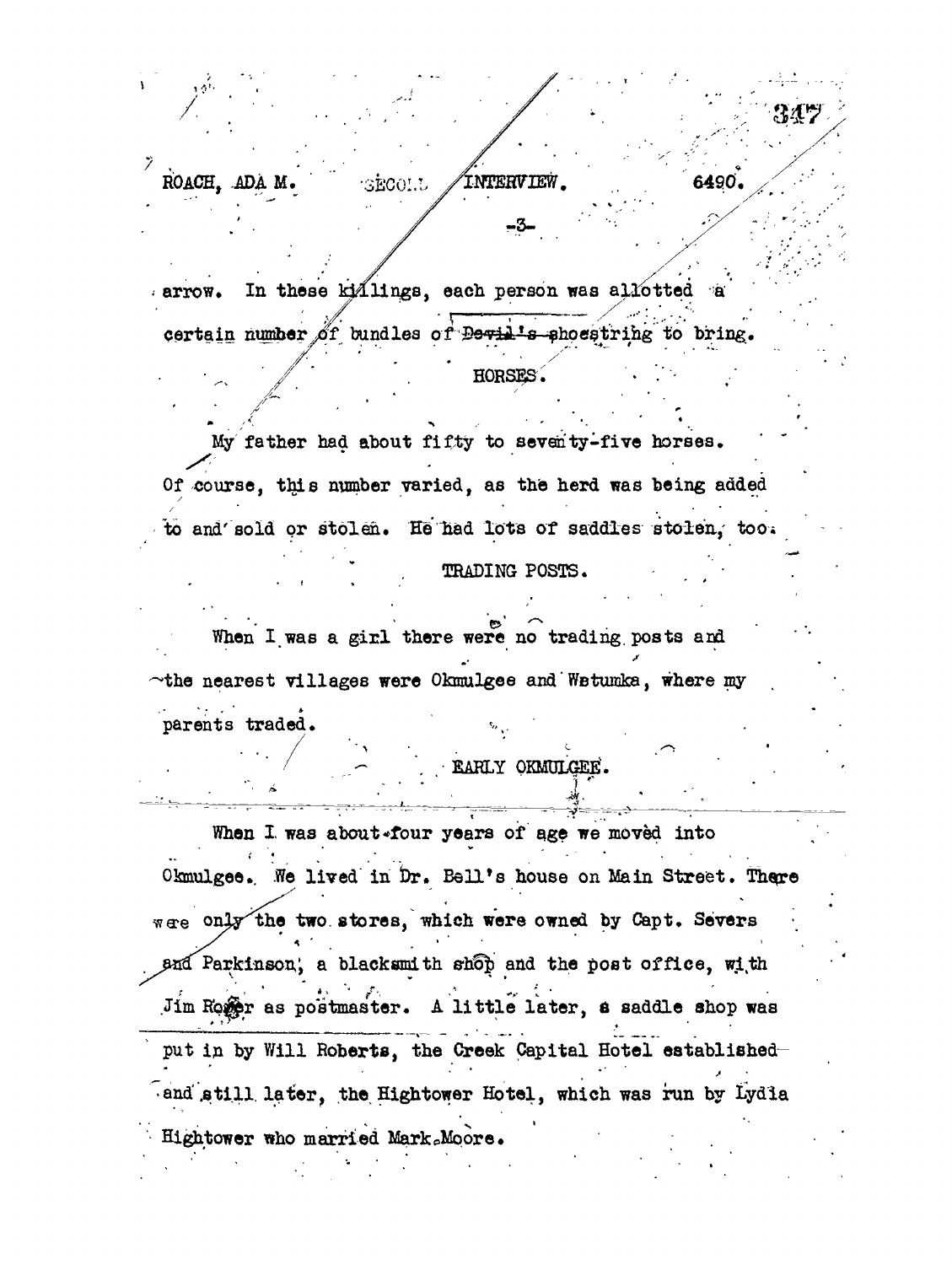# IRIENDLY INDIAUB.

**INTERVIE** 

6490

*: <sup>v</sup> • .* **..-4 - . '\* \$**

3200 f.T

. The  $\phi$ nly Indians that I remember, when a child, were some Saminoles and Choctaws coming here to catch the stage coach/ that ran to Muskogee. The Creek Capital Hotel was the meeting place for the coach and it ran to the Half-way Store, where it was met by another coach from Muskogee. They would exchange passengers, change horses and make the return trip.

*. /•\*''•\* ' '."'•••*

*it* **. ' '•**

**"'-\*"• . .**

**iDA-%**

**ROACH, i**

## STOMP DANCES.

In preparation for the Stomp Dances, the strongest young men of the tribe were sent out to gather roots for the medicine used. "They weren't to take any tools or comforts with them, they were to sleep on the bare ground and dig the rosts with their hands. The men would go off and drink the medicine on an empty stomach, change'clothing after bathing, then esit down to a feast prepared by the woman. At night they began dancing; the men and women each had a leader.  *y* The men wore a feather and the women four turtle shells, which contained a few pebbles, on each ankle. The shells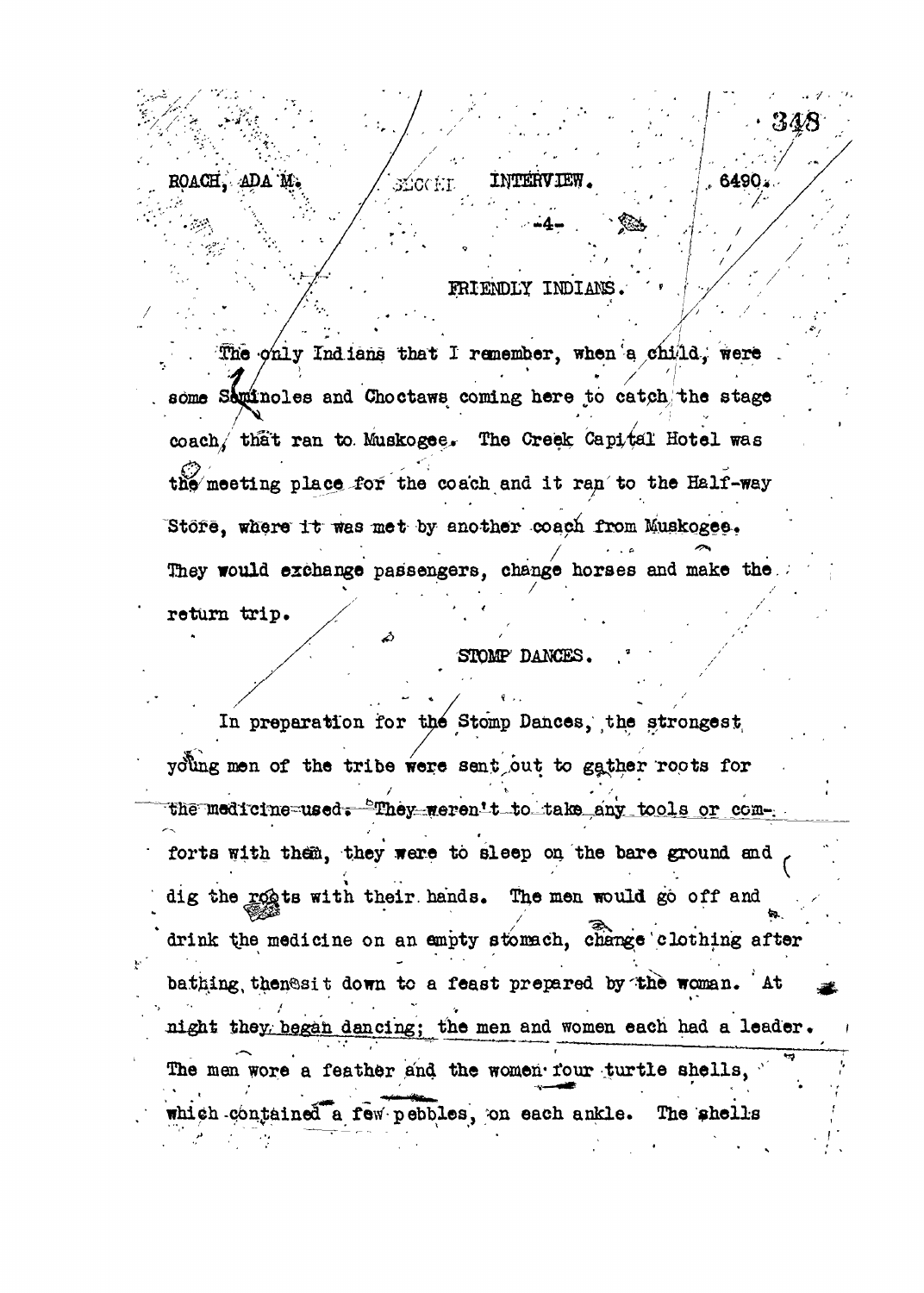**ROACH YOA M.** ECONT

aided the tom-tom in making music for the dancers who  $d$ anced  $% f$ requently all night.

" 34?)

6490.

The tom-tom or drum, was the only  $G$ reek musical instrument that  $I$  know of.

My father's town was Eufaula. They had a tom-tom made of a cedar root, which was supposed to have been brought here over the Trail of Tears. from @dorida or Georgia. It was supposed to be kept by the oldest member of the clan .<br>\* . . . . for the dances and on his death passed on. It came into my father's possession and at his death it was hanging on the wall at our home. After the funeral it was gone and we **, / • • . • , ' ( » •** never knew who took it. I had wanted to keep it. I suppose even if we had kept, it out of sight, as it was intended that it be kept, we would have been asked for it.

• CREEK ORPHANAGE.

My grandfather, Moty Tiger, was superintendent of the Creek. Orphanage northeast of Okmulgee for four years. My father, Goorge W. Tiger, was superintendent four years and my **7 '• •**  $\frac{1}{2}$  superintendent  $\frac{1}{2}$  and  $\frac{1}{2}$  and  $\frac{1}{2}$  and  $\frac{1}{2}$  and  $\frac{1}{2}$  and  $\frac{1}{2}$  and  $\frac{1}{2}$ The members of the Creek Indian Board of Education, when my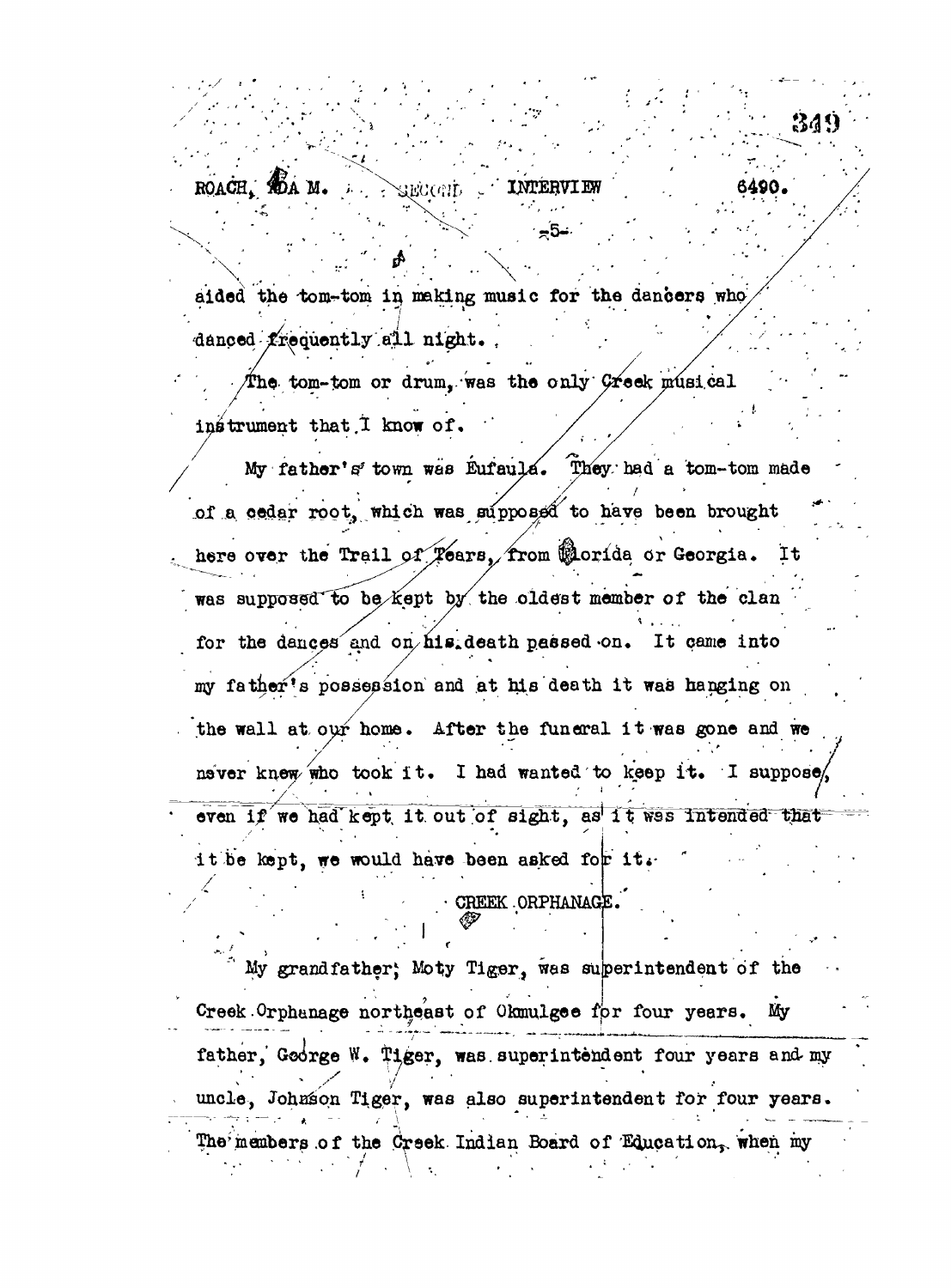father was named superintendent of the Orphanage, were: Ballard Valentine and Cheesy Mclntosh. Mclntosh's'son, Van Allen, now lives in Henryetta.

ROACH, ADAM. **• HECGANIEW. HECKERVIEW.** • 19490

#### CREEK COUNCILS.

*• arm*

**/**

/

*i <*

When I first remember, Pleasant Porter was the Chief of the Creek Nation. and my  $\varepsilon$ rendather was second chief/ The manhers of each town voted on members of the clan to represent them in the House of Kings and the House of Warriors.

After Pleasant Porter died, "my, grandfather was appointed by President Teddy Roosevelt *w* be Principal Chief of

the Creek Nation', this was after statehood and tribal govern-<br>been several ti several times ment had/abolished. My grandfather was called to Washington $7$ and would sometimes stay for months at a time looking after

**; ' ./ ." '"••./• ' " ' • 7 ^**  $tribal$  affairs.

travel.-

### $\mathtt{TRADITIONS}$  .

I have been told that the old Creeks used to qleep *' 7* with their beds North and South, rather than East and West. They thought that they slept better by going with the earth and orosaing, rather than parallel to, the earth's line of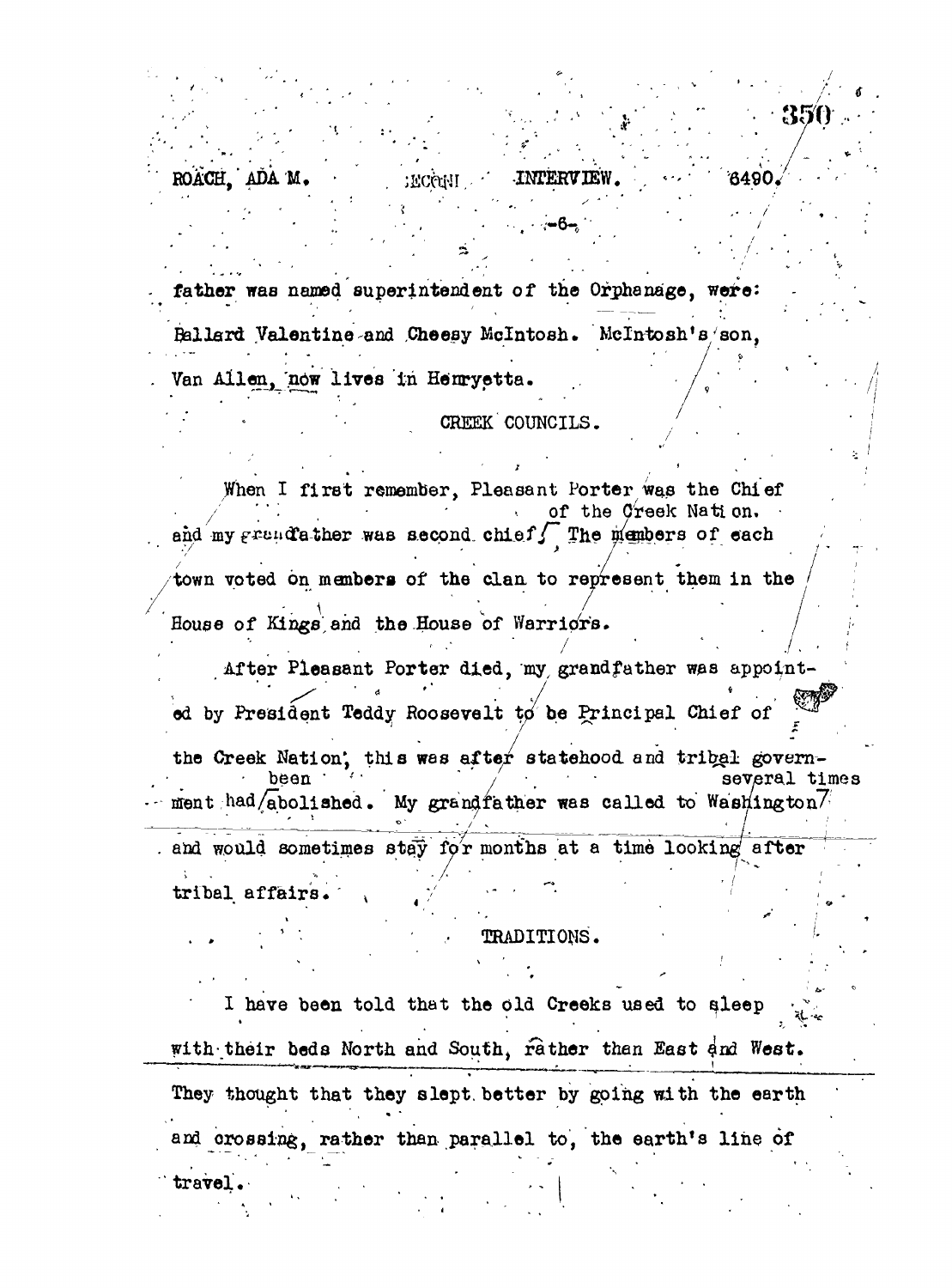• -7. *K*

ROACH, ADA M. SECOND.

When children were bad, they were warned that the . Honka man would mark their anns. . He was about the same as the Bogey man is to the white children.

The old method of making rain was to spank a turtle.

### INDIAN N&MEB.

**TENTURE** 

**LJBin. .** 6490\*

**' • ^ . y,.- «... -..** My grandfather and his two brothers weren't named yet when they went with their father to cross a stream. One tried and he fell back, so they called him I-sluts-ka; one of the others tried and he fell in, so he was. called A-sluts-ka; my grandfather was the first to cross, so he ^aa called Ho-mo-Ti-a-gee. When my grandfather first went to school, the teacher couldn't pronounce his name so she changed it to Moty Tiger. Children were also named for missionaries, etc. Stoddard, out near Nuyaka, was named for a missionary.

## CRAZY SNAKES.

I remember when they were taking the followers of frazy Snake to Muskogee. There would be one Snake and one soldier. They cut their hair off there and I heard that.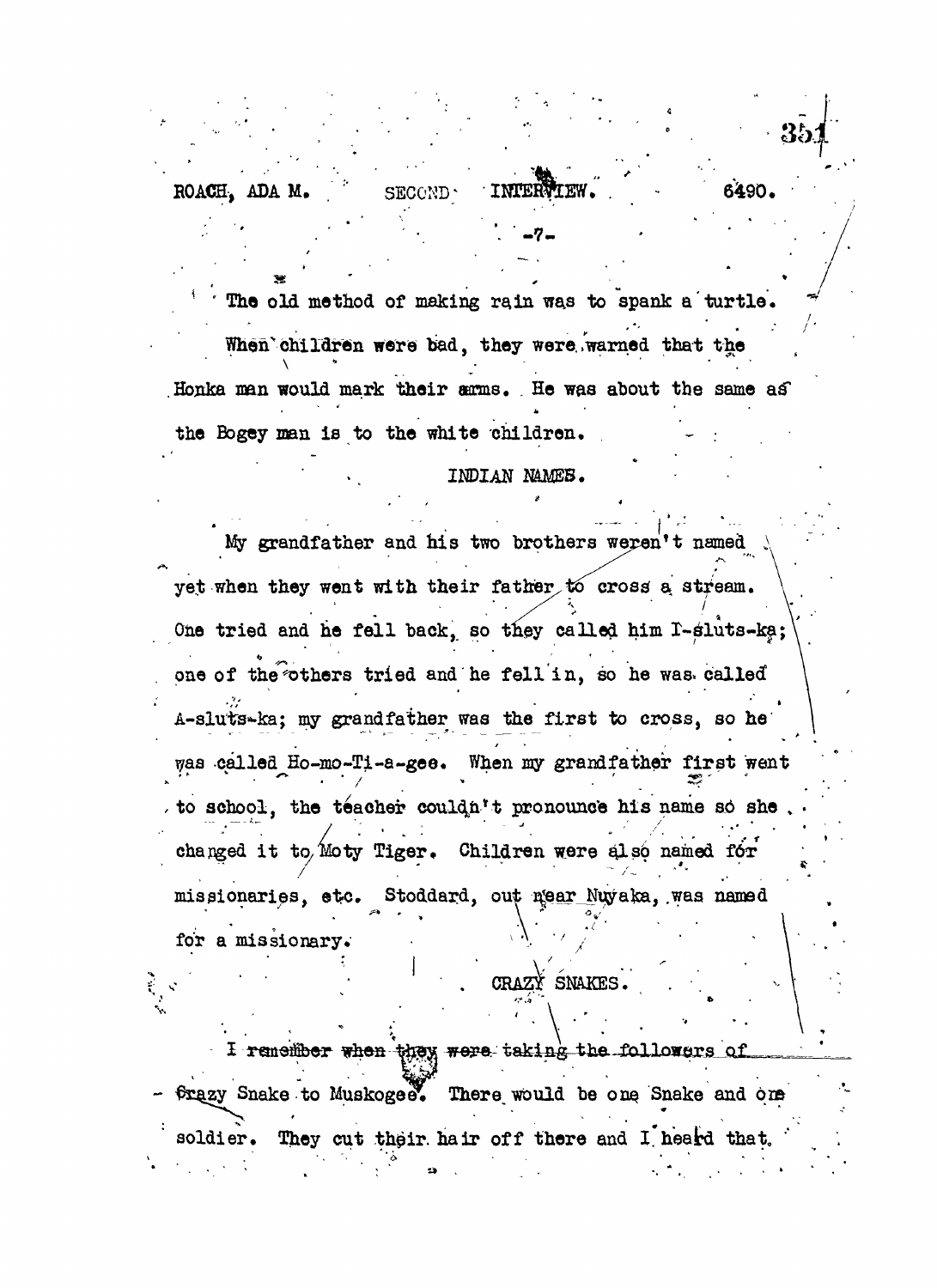| ROACH, ADA M. |  | <b>BLOCTE</b> | INTERVIEW. |  | 6490. |
|---------------|--|---------------|------------|--|-------|
|               |  |               | -8-        |  |       |

Chitto Harjo nearly cried when ho lost his hair. Lots of . خر*انل*اق people don't know whether Harjo is dead nor not. I have never heard of his death.

My uncle was a Snake Indian, that is he didn't wish • to be-allotted land. He, like the .others called Sn&ke Indians, wanted to be free to move anywhere he wished on the land owned by the Creek Nation.

#### BURIAL GROUNDS.

*t*

The Creeks always dug the grave the day of the funeral. They would always cover it with a tent or something to keep / out the rain, if it had to be left-uncovered. Sometimes they would burn wood in it until it was dry if it got wet despite their efforts. Many graves also have a sort of a dog house built over them, to keep the rain from the grave.

One of my friends said he saw Tom Chickasaw, when he was executed. He was put into the casket and shot and the casket lowered into the grave and covered.

#### BURIED TREASURE. BURIED TREASURE.

Mrs. Mary West told me that an Indian was supposed to have drowned two slaves, who helped him carry his wealth

•